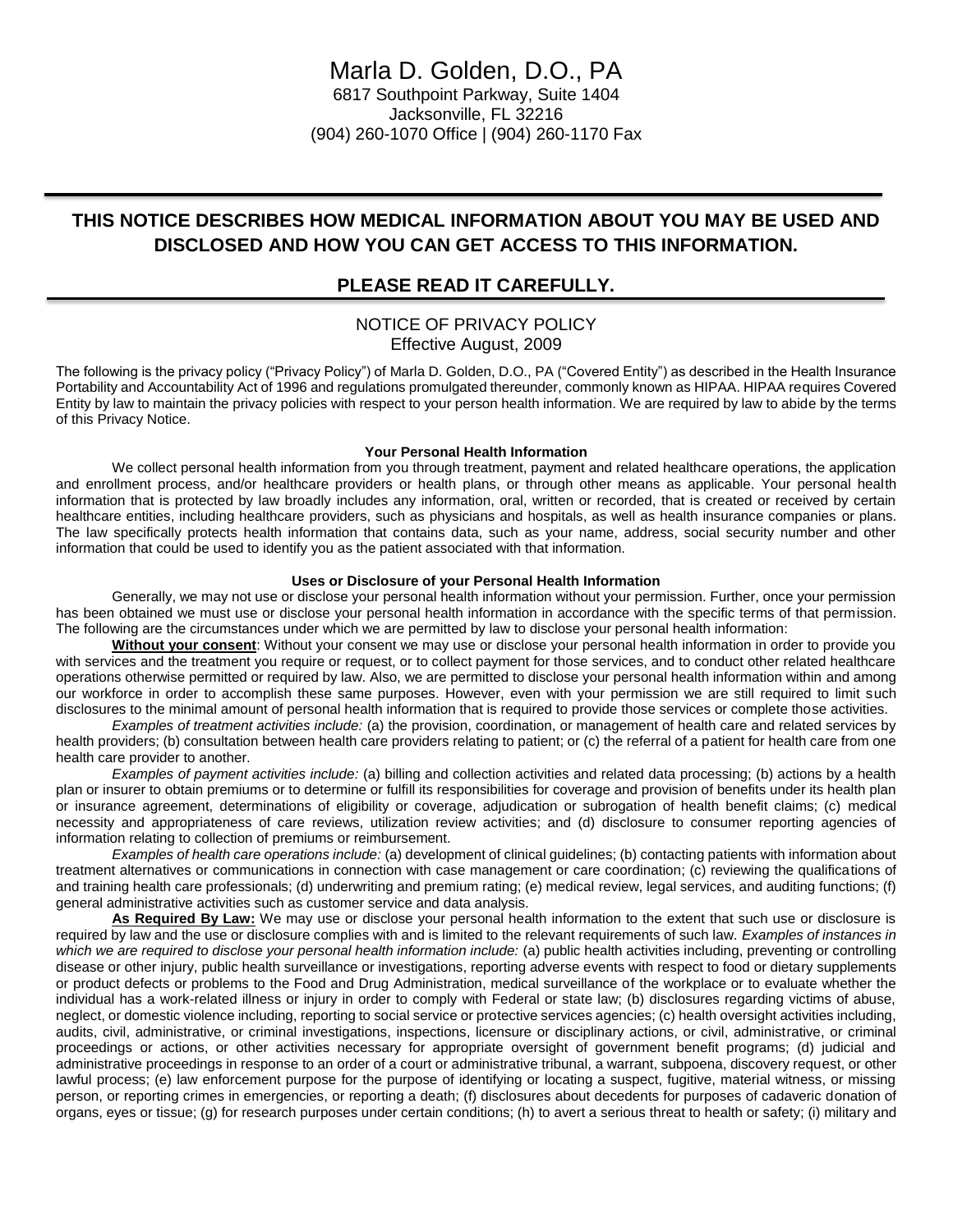# Marla D. Golden, D.O., PA

6817 Southpoint Parkway, Suite 1404

Jacksonville, FL 32216

### (904) 260-1070 Office | (904) 260-1170 Fax

veterans activities; (j) national security and intelligence activities, protective services of the President and others; (k) medical suitability determinations by entities that are components of the Department of State; (l) correctional institutions and other law enforcement custodial situations; (m) covered entities that are government programs providing public benefits, and for workers' compensation.

#### **All Other Situations, With Your Specific Authorization:** Except as otherwise permitted or required, as described above, we

may not use or disclose your personal health information without your written authorization. Further, we are required to use or disclose your personal health information consistent with the terms of your authorization. You may revoke your authorization to use or disclose any personal health information at any time, except to the extent that we have taken action in reliance on such authorization, or, if you provided the authorization as a condition of obtaining insurance coverage, other law provides the insurer with the right to contest a claim under the policy.

**Miscellaneous Activities, Notice:** We may contact you to provide appointment reminders or information about treatment alternatives or other health-related benefits and services that may be of interest to you. We may contact you to raise funds for Covered Entity. If we are a group health plan or health insurance issuer or HMO with respect to a group health plan, we may disclose your personal health information to be sponsor of the plan.

#### **Your Rights With Respect to Your Personal Health Information**

Under HIPAA, you have certain rights with respect to your personal health information. The following is a brief overview of your rights and our duties with respect to enforcing those rights.

**Right to Request Restrictions On Use or Disclosure:** You have the right to request restrictions on certain uses and disclosures of your personal health information about yourself. *You may request restrictions on the following uses or disclosures:* (a) to carry out treatment, payment, or healthcare operations; (b) disclosures to family members, relatives, or close personal friends of personal health information directly relevant to your care or payment related to your health care, or your location, general condition, or death; (c) instances in which you are not present or your permission cannot practicably be obtained due to your incapacity or an emergence circumstance; (d) permitting other persons to act on your behalf to pick up filled prescriptions, medical supplies, X-rays, or other similar forms of personal health information; or (e) disclosure to a public or private entity authorized by law or by its charter to assist in disaster relief efforts.

**Right to Receive Confidential Communications:** You have the right to receive confidential communications of your personal health information. We may require written requests. We may condition the provision of confidential communications on you providing us with information as to how payment will be handled and specification of an alternative address or other method of contact. We may require that a request contain a statement that disclosure of all or a part of the information to which the request pertains could endanger you. We may not require you to provide an explanation of the basis for your request as a condition of providing communications to you on a confidential basis. We must permit you to request and must accommodate reasonable requests by you to receive communications of personal health information from us by alternative means for at alternative locations. If we are a health care plan, we must permit you to request and must accommodate reasonable requests by you to receive communications of personal health information from us by alternative means or at alternative locations if you clearly state that the disclosure of all or part of that information could endanger you.

**Right to Inspect and Copy Your Personal Health Information:** Your designated record set is a group of records we maintain that includes Medical records and billing records about you, or enrollment, payment, claims adjudication, and case or medical management records systems, as applicable. You have the right of access in order to inspect and obtain a copy of your personal health information contained in your designated record set, *except for* (a) psychotherapy notes, (b) information complied in reasonable anticipation of, or for use in, a civil, criminal, or administrative action or proceeding, and (c) health information maintained by us to the extent to which the provision of access to you would be prohibited by law. We may require written requests. We must provide you with access to your personal health information in the form or format requested by you, if it is readily producible in such form or format, or, if not, in a readable hard copy form or such other form or format. We may provide you with a summary of the personal health information requested, in lieu of providing access to the personal health information or may provide an explanation of the personal health information to which access has been provided, if you agree in advance to such a summary or explanation and agree to the fees imposed for such summary or explanation. We will provide you with access as requested in a timely manner, including arranging with you a convenient time and place to inspect or obtain copies of your personal health information or mailing a copy to you at your request. We will discuss the scope, format, and other aspects of your request for access as necessary to facilitate timely access. If you request a copy of your personal health information or agree to a summary or explanation of such information, we may charge a reasonable cost-based fee for copying, postage, if you request a mailing, and the costs of preparing and explanation or summary as agreed upon in advance. We reserve the right to deny you access to and copies of certain personal health information after excluding the information as to which we have a ground to deny access. Upon denial of a request for access or request for information, we will provide you with a written denial specifying the legal basis for denial, a statement of your rights, and a description of how you may file a complaint with us. If we do not maintain the information that is the subject of your request for access but we know where the requested information is maintained, we will inform you of where to direct your request for access.

**Right to Amend Your Personal Health Information:** You have the right to request that we amend your personal health information or record about you contained in your designated record set, for as long as the designated record set is maintained by us. We have the right to deny your request for amendment, if: (a) we determine that the information or record that is the subject of the request was not created by us, unless you provide a reasonable basis to believe that the originator of the information is no longer available to act on the requested amendment, (b) the information is not part of your designated record set maintained by us; (c) the information is prohibited from inspection by law, or (d) the information is accurate and complete. We may require that you submit written requests and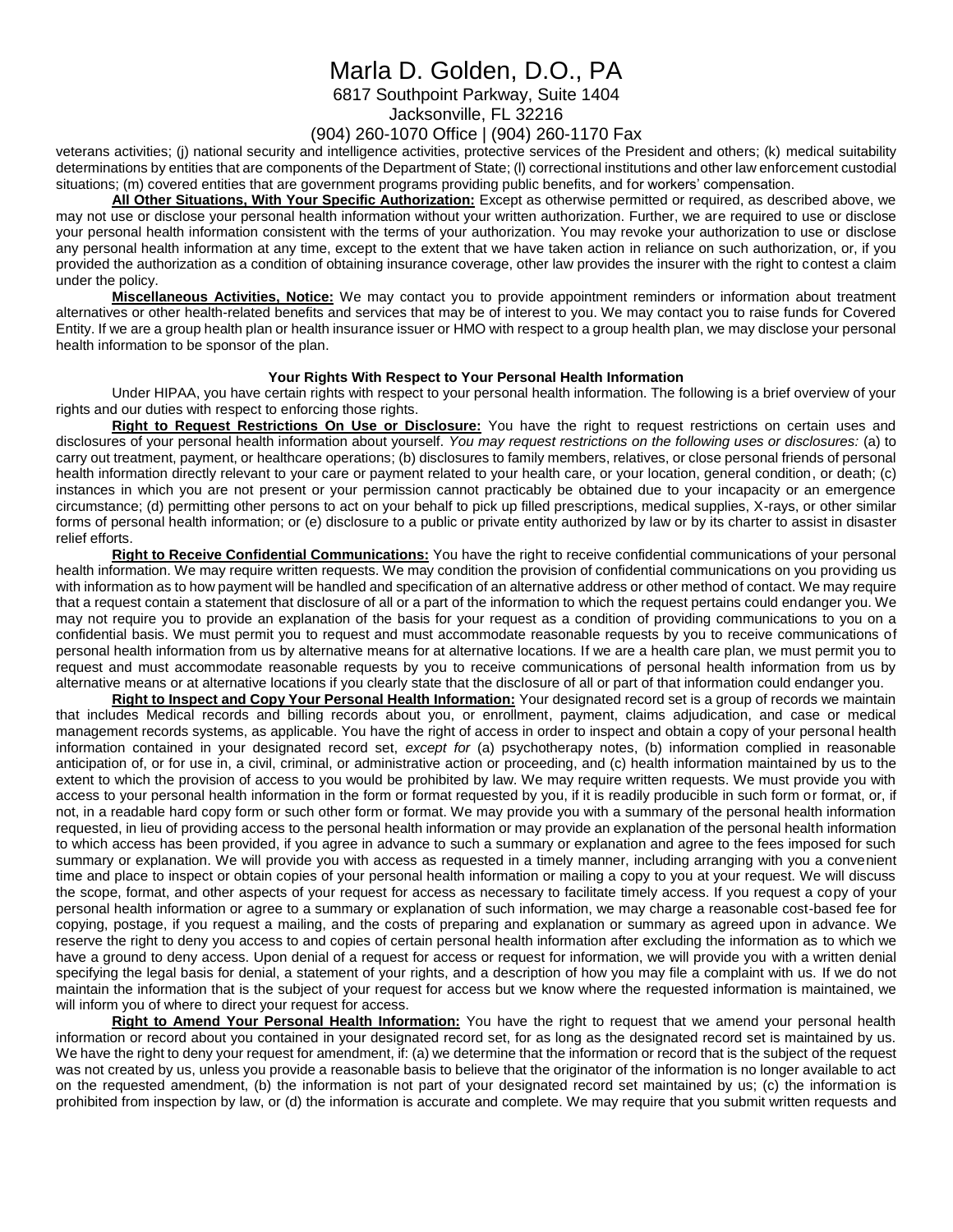## Marla D. Golden, D.O., PA

6817 Southpoint Parkway, Suite 1404

Jacksonville, FL 32216

## (904) 260-1070 Office | (904) 260-1170 Fax

provide a reason to support the requested amendment. If we deny your request, we will provide you with a written denial stating the basis of the denial, your right to submit a written statement disagreeing with the denial, and a description of how you may file a complaint with us or the Secretary of the U.S. Department of Health and Human Services ("DHHS"). This denial will also include a notice that if you do not submit a statement of disagreement, you may request that we include your request for amendment and the denial with any future disclosures of your personal health information that is subject of the requested amendment. Copies of all requests, denials, and statements of disagreement will be included in your designated record set. If we accept your request for amendment, we will make reasonable efforts to inform and provide the amendment within a reasonable time to persons identified by you as having received personal health information of yours prior to amendment and persons that we know have the personal health information that is the subject of the amendment and that may have relied, or could foreseeably rely, on such information to your detriment. All requests for amendment shall be sent to **Marla D. Golden, D.O., PA, Care of Office Manager, 6817 Southpoint Parkway, Suite 1404, Jacksonville, FL 32216.**

**Right to Receive an Accounting of Disclosures of Your Personal Health Information:** Beginning April 14, 2003, you have the right to receive a written accounting of all disclosures of your personal health information that we have made within the six (6) year period immediately preceding the date on which the accounting is requested. You may request an accounting of disclosures for a period of time less than six (6) years from the date of the request. Such disclosures will include the date of each disclosure, the name and, if known, the address of the entity or person who received the information, a brief description of the information disclosed, and a brief statement of the purpose and basis of the disclosure or, in lieu of such statement, a copy of your written authorization or written request for disclosure pertaining to such information. *We are not required to provide accountings for disclosures for the following purposes:* (a) treatment, payment, and healthcare operations, (b) disclosures pursuant to your authorization, (c) disclosure to you, (d) for a facility directory or to personas involved in your care, (e) for national security or intelligence purposes, (f) to correctional institutions, and (g) with respect to disclosures occurring prior to 4/14/03. We reserve our right to temporarily suspend your right to receive an accounting of disclosures to health oversight agencies or law enforcement officials, as required by law. We will provide the first accounting to you in any twelve (12) month period without charge but will impose a reasonable cost-based fee for responding to each subsequent request for accounting within that same twelve (12) month period. All requests for accounting shall be sent to **Marla D. Golden, D.O., PA, Care of Office Manager, 6817 Southpoint Parkway, Suite 1404, Jacksonville, FL 32216.**

#### **Complaints**

You may file a complaint with us and with the Secretary of DHHS if you believe that your privacy rights have been violated. You may submit your complaint in writing by mail to our privacy officer, **Marla D. Golden, D.O., PA, Care of Office Manager, 6817 Southpoint Parkway, Suite 1404, Jacksonville, FL 32216.** A complaint must name the entity that is the subject of the complaint and describe the acts or omissions believed to be in violation of the applicable requirements of HIPAA or this Privacy Policy. A complaint must be received by us or filed with the Secretary of DHHS within 180 days of when you know or should have known that the act or omission complained of occurred. You will not be retaliated against for filing any complaint.

#### **Amendments to this Privacy Policy**

We reserve the right to revise or amend this Privacy Policy at any time. These revisions or amendments may be made effective for all personal health information we maintain even if created or received prior to the effective date of the revision or amendment. We will provide you with notice of any revisions or amendments to this Privacy Policy, or changes in the law affecting this Privacy Notice, by mail or electronically within 60 days of the effective date of such revision, amendment, or change.

#### **On-going Access to Privacy Policy**

We will provide you with a copy of the most recent version of this Privacy Policy at any time upon your written request to **Marla D. Golden, D.O., PA, Care of Office Manager, 6817 Southpoint Parkway, Suite 1404, Jacksonville, FL 32216.** For any other requests or for further information regarding the privacy of your personal health information, and for information regarding the filing of a complaint with us, please contact our privacy officer at the address listed above.